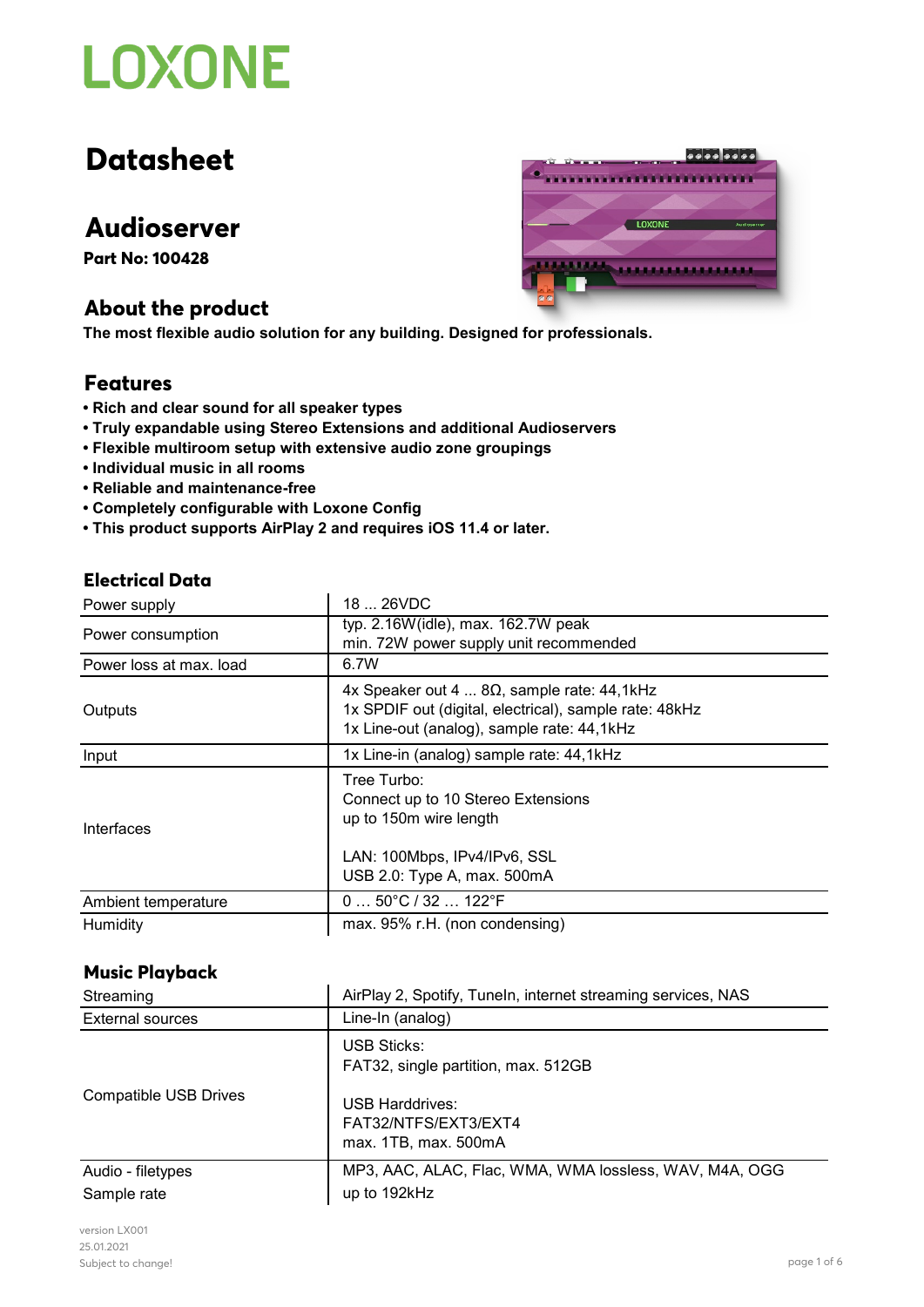### **Amplifier**

| Type                          | Class D     |
|-------------------------------|-------------|
| Allowed speaker impedance     | $48\Omega$  |
| Frequency response            | 20Hz  20kHz |
| Max. peak power (per channel) | 50W (x4)    |
| Max. RMS power (per channel)  | 18W (x4)    |

### **Connections**

|                                  | Power supply, 4x speaker                                | <b>Tree Turbo</b>                     |
|----------------------------------|---------------------------------------------------------|---------------------------------------|
| Wire cross-section               | $1 2.5$ mm <sup>2</sup> / AWG17  12                     | $0.250.8$ mm <sup>2</sup> / AWG23  18 |
| Stripping Length                 | $6 7.5$ mm / 0.24 $ 0.30"$                              | 5mm/0.2"                              |
| <b>Torque of Terminal Blocks</b> | $0.50.6$ Nm / $0.370.44$ lbf ft                         |                                       |
| <b>Temperature Resistance</b>    | min. 80°C / 176°F for IEC,<br>min. 75°C / 167°F for UL, | $-40$ 105°C / -40  221°F              |

 $\ddot{\phantom{a}}$ 

#### **Line-in, Line-out, SPDIF**

| Type                   | 3.5mm/ 1/8" jack                          |
|------------------------|-------------------------------------------|
| Temperature Resistance | $-2585^{\circ}$ C / -13  185 $^{\circ}$ F |

## **Connection Diagram**



## **Product Characteristics**

| Mounting type | DIN rail according to EN50022, 35mm |
|---------------|-------------------------------------|
| Colours       | Purple: RAL 4006                    |
| Finish        | Matte                               |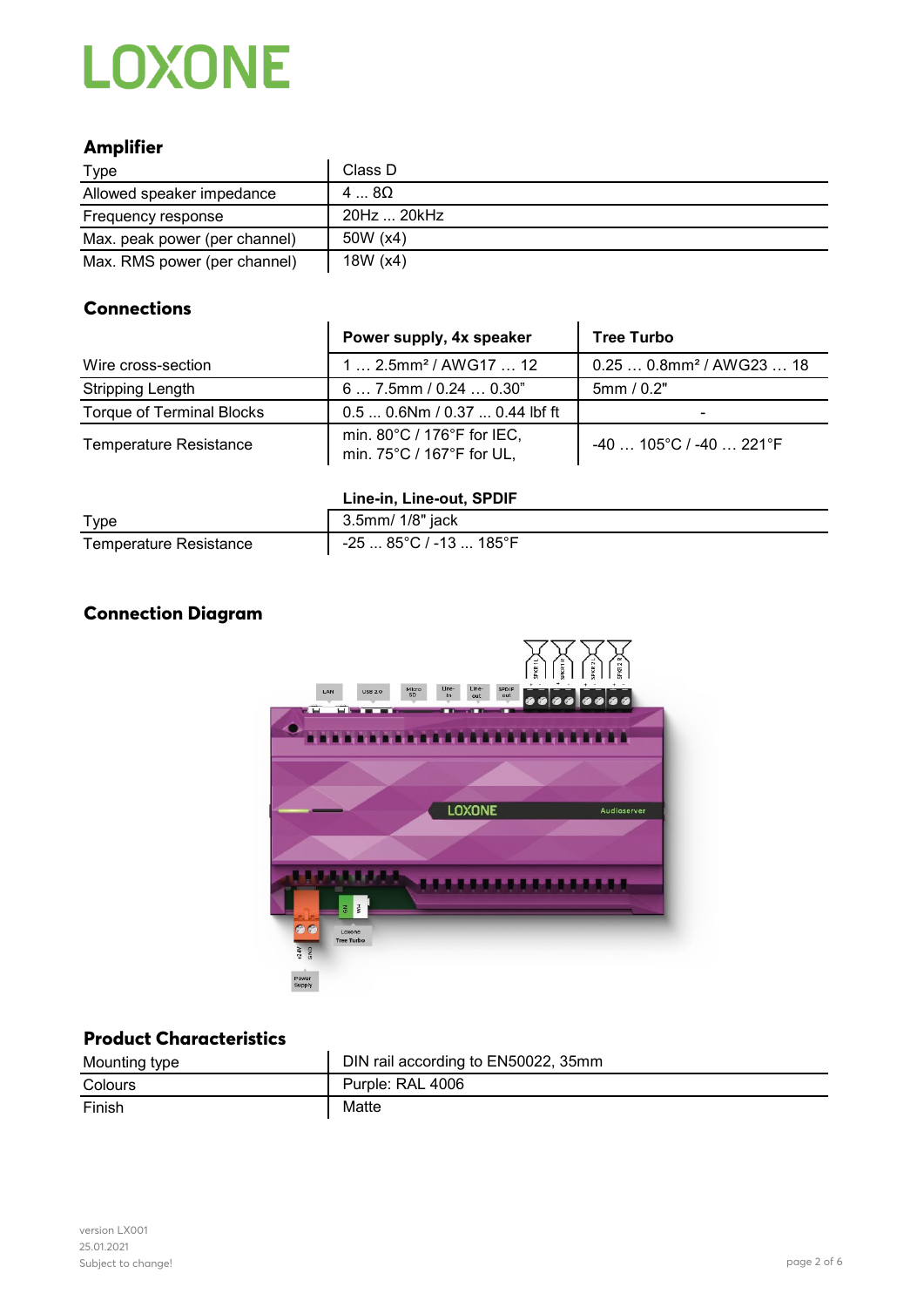### **Weight & Dimensions**



#### UL62368-1 **RECOGNIZED**<br>COMPONENT IEC62368-1 **Certifications**  $\mathcal{C}$  $\circledcirc$ Works with **Apple AirPlay**

Use of the Works with Apple badge means that an accessory has been designed to work specifically with the technology identified in the badge and has been certified by the developer to meet Apple performance standards.

Apple and AirPlay are trademarks of Apple Inc., registered in the U.S. and other countries.

Installation must be carried out by a qualified electrician in accordance with the relevant regulations.

**Published by Loxone Electronics GmbH** Smart Home 1 4154 Kollerschlag Austria Tel: +43 7287 7070-0 loxone.com

version LX001 25.01.2021 Subject to change! page 3 of 6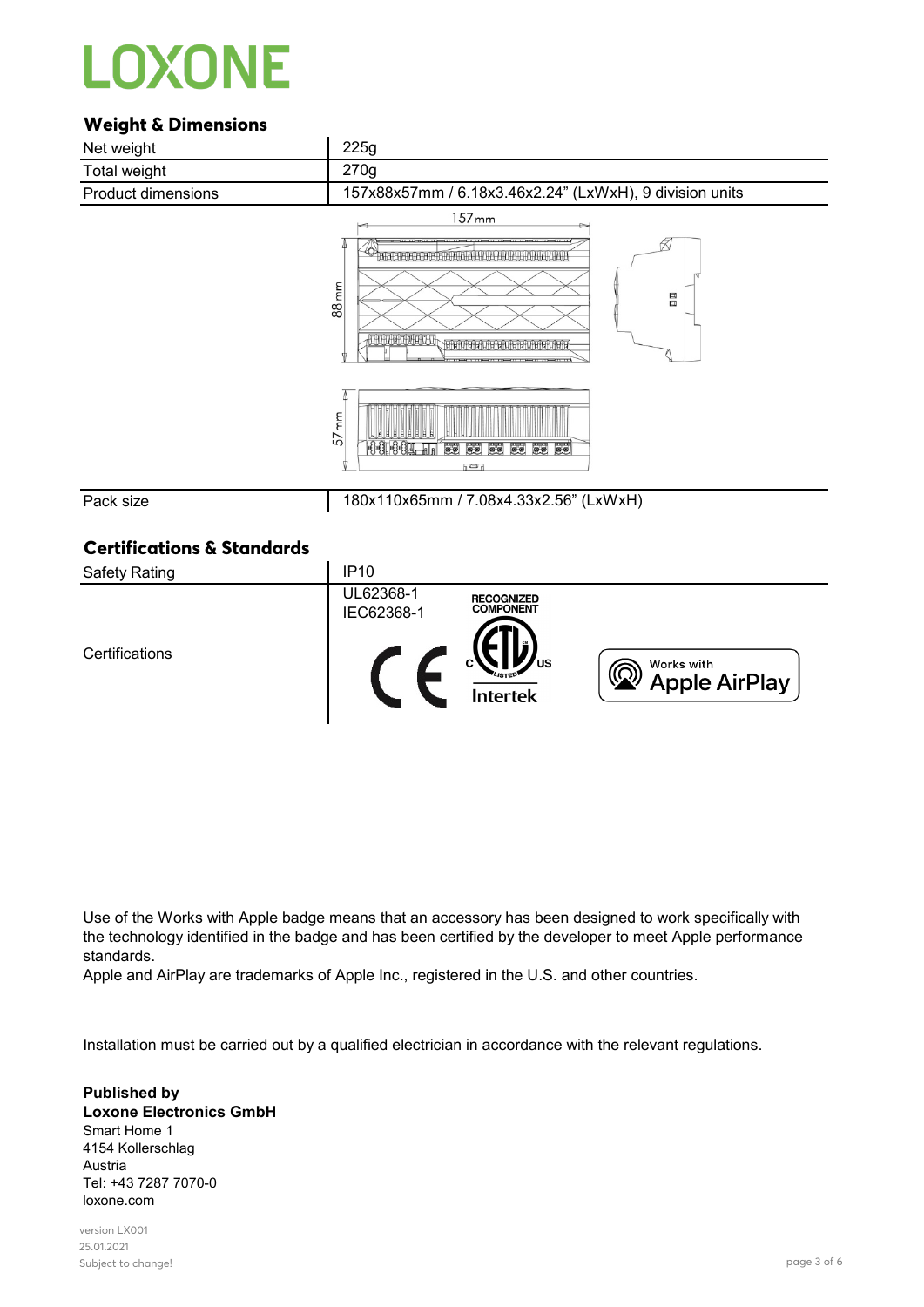# **Datenblatt**

# **Audioserver**

**Art. Nr. 100428**

## **Information zum Produkt**

aaaaaaaa ........................ LOXONE

**Der Audioserver ist die flexibelste Audiolösung für jedes Gebäude. Er vereint großartige Rechenpower und 4 Verstärkerausgänge auf kleinstem Raum.**

## **Features**

- **Brillanter Sound für alle kabelgebundenen Lautsprecher**
- **Nahezu unendlich erweiterbar mit Stereo Extensions und weiteren Audioservern**
- **Ermöglicht fixierte Multiroom Audio Zonen**
- **Individuelle Musik in allen Räumen**
- **Absolut wartungsfrei dank perfekt aufeinander abgestimmter Hard- & Software**
- **Vollständig konfigurierbar in der Loxone Config**
- **Dieses Produkt unterstützt AirPlay 2 und erfordert iOS 11.4 oder höher.**

#### **Elektrische Daten**

| Spannungsversorgung           | 18  26VDC                                                                                                                                                         |
|-------------------------------|-------------------------------------------------------------------------------------------------------------------------------------------------------------------|
| Leistungsaufnahme             | typ. 2,16W(idle), max. 162,7W peak<br>min. 72W Netzteil empfohlen                                                                                                 |
| Verlustleistung bei max. Last | 6,7W                                                                                                                                                              |
| Ausgänge                      | $4x$ Lautsprecher Ausgänge $48\Omega$ , Abtastrate: 44,1kHz<br>1x SPDIF out (digital, elektrisch), Abtastrate: 48kHz<br>1x Line-out (analog), Abtastrate: 44,1kHz |
| Eingänge                      | 1x Line-In (analog) Abtastrate: 44,1kHz                                                                                                                           |
| Schnittstellen                | Tree Turbo:<br>Verbindung mit bis zu 10 Stereo Extensions<br>bis zu 150m Leitungslänge                                                                            |
|                               | LAN: 100Mbps, IPv4/IPv6, SSL<br>USB 2.0: Typ A, max. 500mA                                                                                                        |
| Umgebungstemperatur           | $050^{\circ}C/ -32122^{\circ}F$                                                                                                                                   |
| Luftfeuchtigkeit              | max. 95% r.H. (nicht kondensierend)                                                                                                                               |

#### **Musikwiedergabe**

| Streaming                  | AirPlay 2, Spotify, Tuneln, Internet Streaming Dienste, NAS             |
|----------------------------|-------------------------------------------------------------------------|
| <b>Externe Quellen</b>     | Line-In (analog)                                                        |
|                            | <b>USB Sticks:</b><br>FAT32, eine partition, max. 512GB                 |
| Kompatible USB Datenträger | <b>USB Festplatten:</b><br>FAT32/NTFS/EXT3/EXT4<br>max. 1TB, max. 500mA |
| Audio - Dateiformate       | MP3, AAC, ALAC, Flac, WMA, WMA lossless, WAV, M4A, OGG                  |
| Sample rate                | bis zu 192kHz                                                           |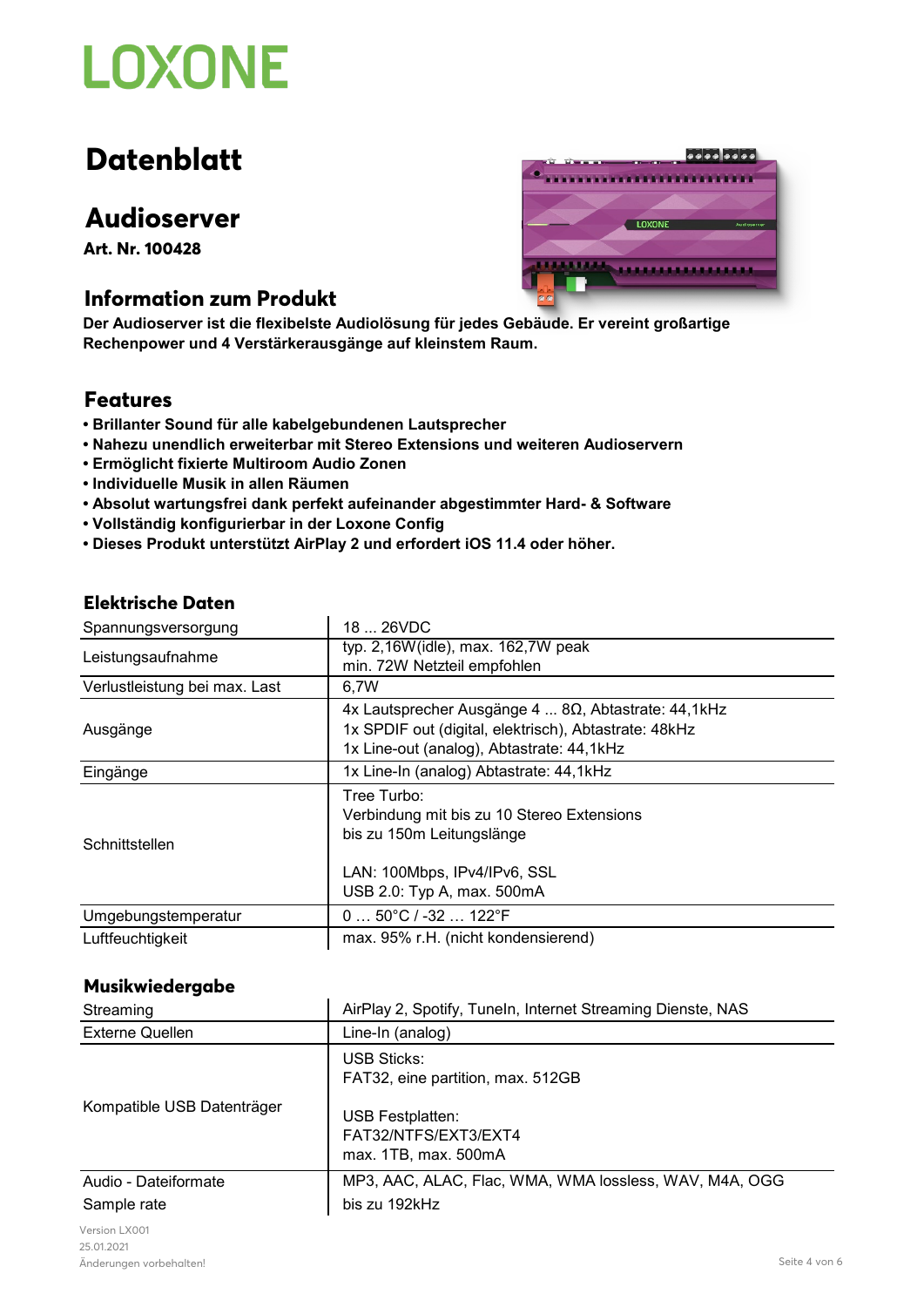### **Verstärker**

| Typ                              | Klasse D    |
|----------------------------------|-------------|
| zulässige Lautsprecher Impedanz  | $48\Omega$  |
| Frequenzbereich                  | 20Hz  20kHz |
| Max. Spitzenleistung (pro Kanal) | 50W (x4)    |
| Max. RMS-Leistung (pro Kanal)    | 18 $W(x4)$  |

### **Anschlüsse**

**Anschlussplan**

|                         | Spannungsversorgung                                    | <b>Tree Turbo</b>                    |
|-------------------------|--------------------------------------------------------|--------------------------------------|
| Leiterquerschnitt       | 1  2,5mm <sup>2</sup> / AWG17  12                      | $0,250,8$ mm <sup>2</sup> / AWG23 18 |
| Abisolierlänge          | 67,5mm/0,240,30"                                       | 5mm/0,2"                             |
| Drehmoment der Klemmen  | $0,50,6$ Nm / $0,370,44$ lbf ft                        | -                                    |
| Temperaturbeständigkeit | min. 80°C / 176°F für IEC,<br>min. 75°C / 167°F für UL | $-40$ 105°C / -40  221°F             |

#### **Line-in, Line-out, SPDIF**

| Typ                     | 3,5mm / 1/8" Buchse                    |
|-------------------------|----------------------------------------|
| Temperaturbeständigkeit | $-2585^{\circ}$ C / $-13185^{\circ}$ F |



### **Produkteigenschaften**

| Montageart | Hutschiene nach EN50022, 35mm |
|------------|-------------------------------|
| Farbe      | Purpur: RAL 4006              |
| Glanzgrad  | Matt                          |